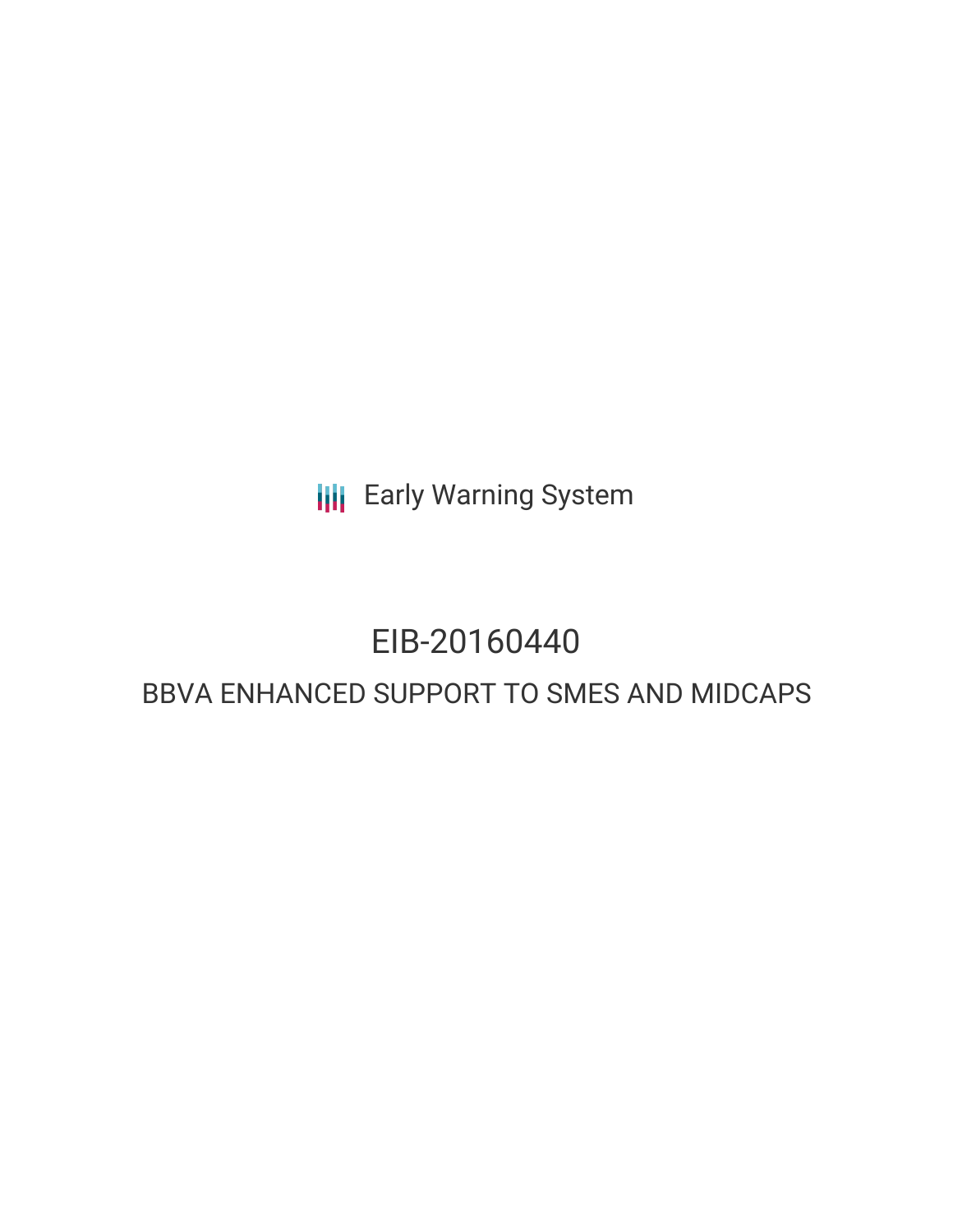

# **Quick Facts**

| <b>Countries</b>               | Spain                              |
|--------------------------------|------------------------------------|
| <b>Financial Institutions</b>  | European Investment Bank (EIB)     |
| <b>Status</b>                  | Approved                           |
| <b>Bank Risk Rating</b>        | U                                  |
| <b>Voting Date</b>             | 2019-12-20                         |
| <b>Borrower</b>                | BANCO BILBAO VIZCAYA ARGENTARIA SA |
| <b>Sectors</b>                 | Finance                            |
| <b>Investment Type(s)</b>      | Loan                               |
| <b>Investment Amount (USD)</b> | \$332.32 million                   |
| <b>Loan Amount (USD)</b>       | \$332.32 million                   |
| <b>Project Cost (USD)</b>      | \$930.49 million                   |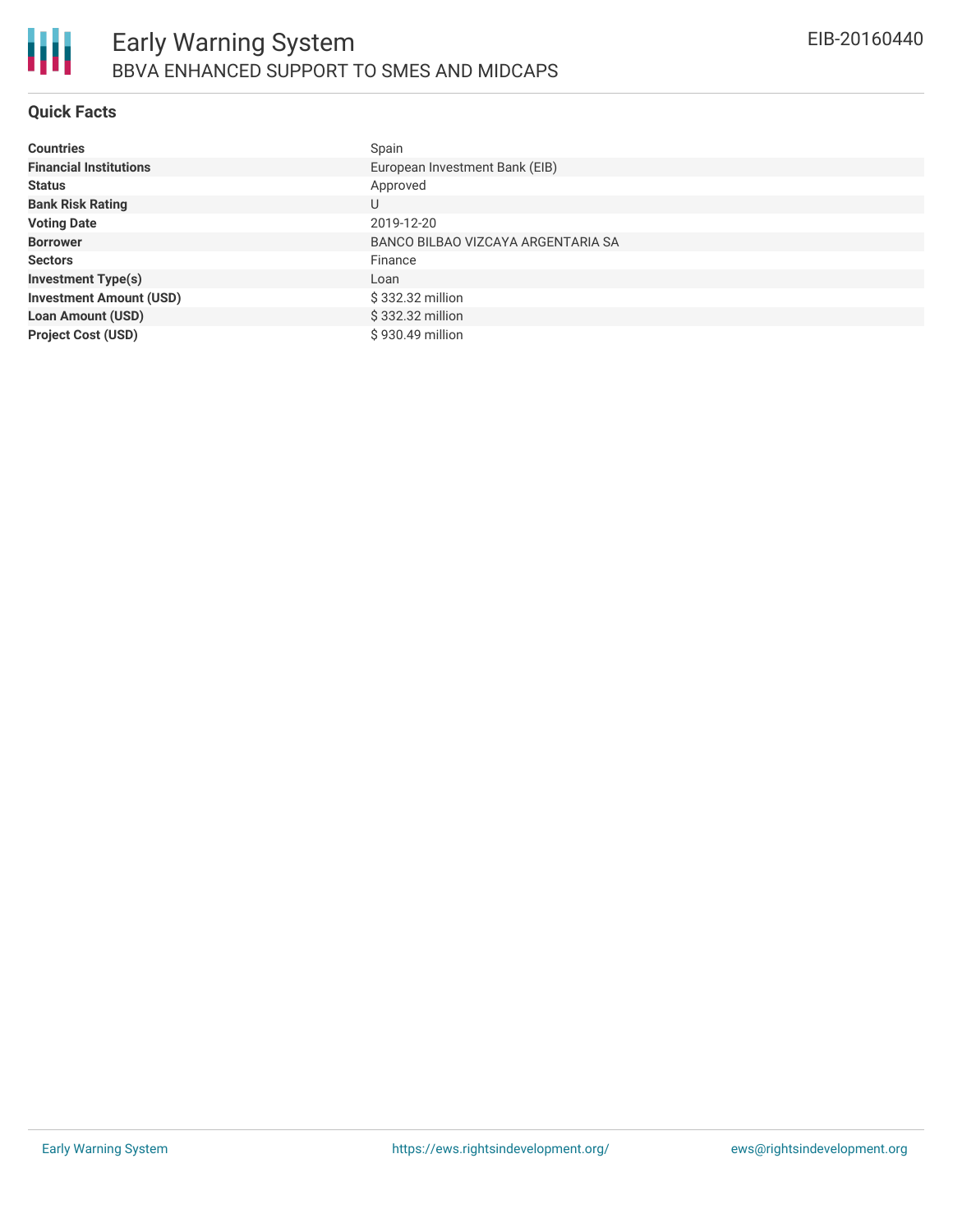

# **Project Description**

According to EIB website, the project concerns a "de-linked risk sharing guarantee" to provide new loans to small medium sized enterprises (SMEs) and Midcaps. The guarantee facility will be used to cover up to 50% of the credit risk associated with a Spanish bank's corporate and midcap loan portfolios.The project consists of a guarantee scheme under a partial delegation approach by which the EIB will cover up to 50% of the losses in respect of each defaulted loan of a non-granular and preselected portfolio of corporate and Mid-Cap loans.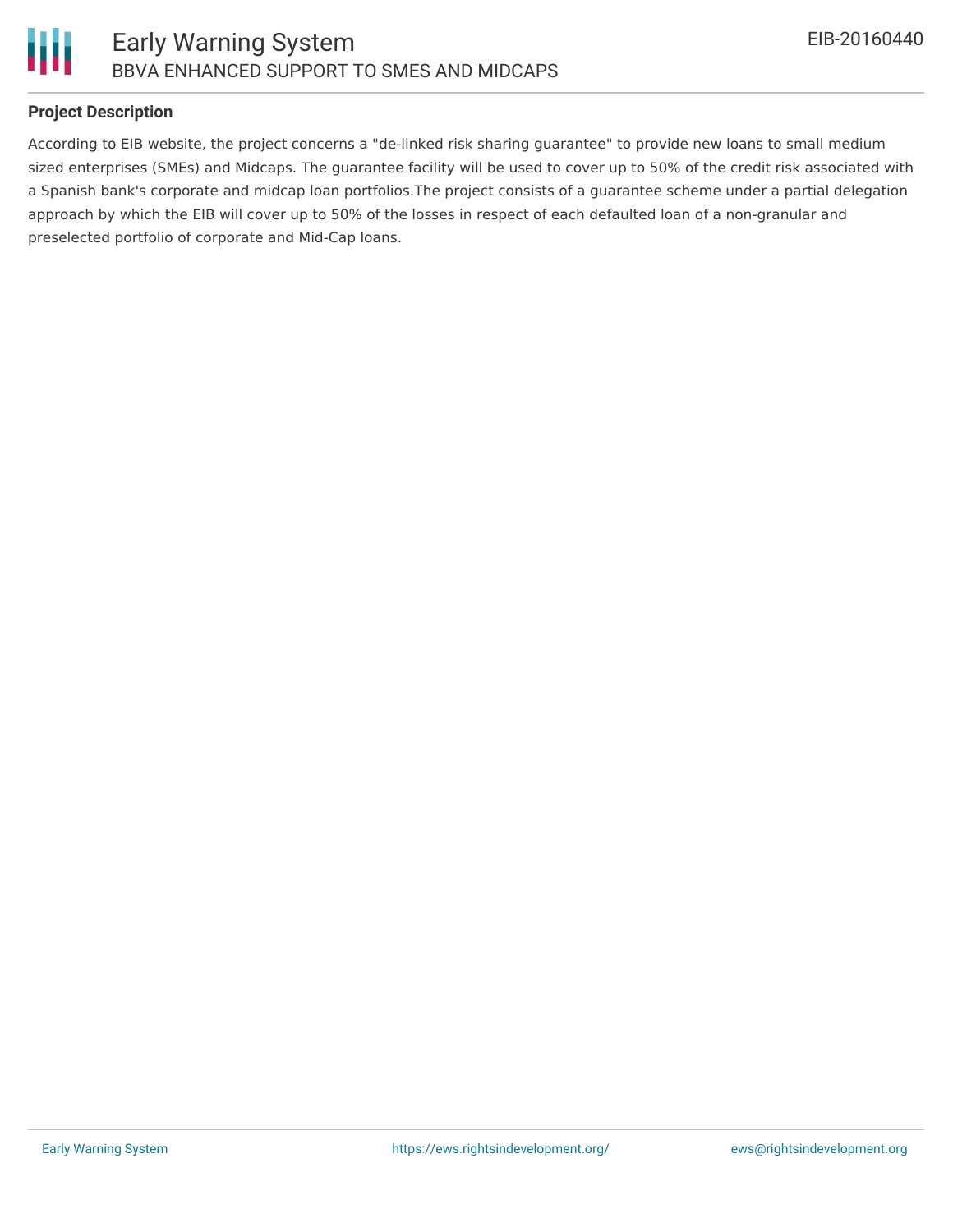#### **Investment Description**

European Investment Bank (EIB)

### **Financial Intermediary**

Financial Intermediary: A commercial bank or financial institution that receives funds from a development bank. A financial intermediary then lends these funds to their clients (private actors) in the form of loans, bonds, guarantees and equity shares. Financial intermediaries include insurance, pension and equity funds. The direct financial relationship is between the development bank and the financial intermediary.

Banco Bilbao Vizcaya [Argentaria,](file:///actor/1096/) S.A. (Financial Intermediary)